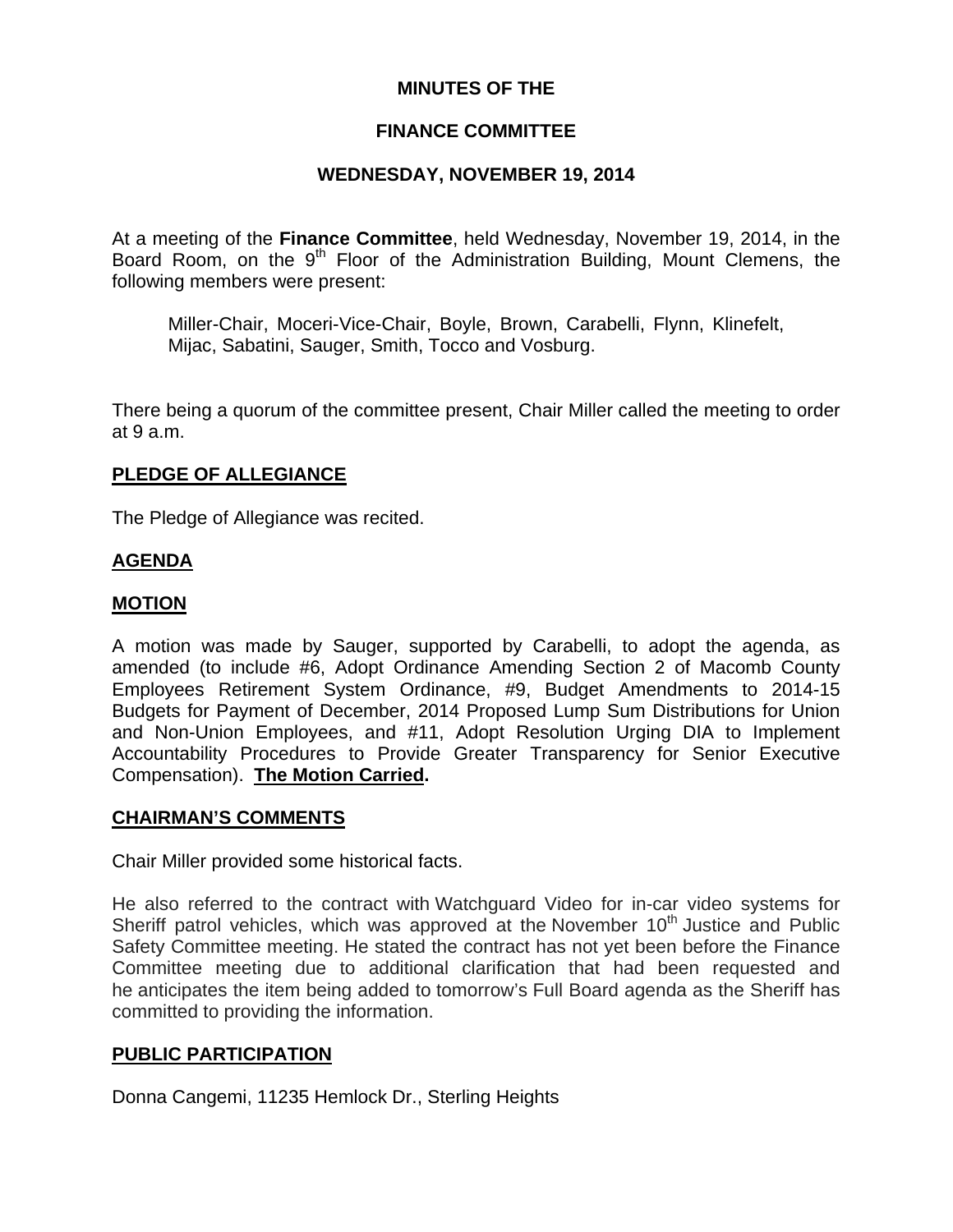# **ADOPT ORDINANCE AMENDING SECTION 2 OF THE MACOMB COUNTY EMPLOYEES RETIREMENT SYSTEM ORDINANCE**

### **COMMITTEE RECOMMENDATION – MOTION**

A motion was made by Moceri, supported by Flynn, to recommend that the Board of Commissioners adopt an Ordinance amending Section 2 of the Macomb County Employees Retirement System Ordinance; further, a copy of this Board of Commissioners' action is directed to be delivered forthwith to the Office of the County Executive. **THE MOTION CARRIED.** 

### **ITEMS WAIVED BY INFRASTRUCTURE COMMITTEE CHAIR**

### **Michigan Department of Transportation (MDOT) Contract-Paving of 34 Mile Road from Campground to Fisher Road/Department of Roads**

### **COMMITTEE RECOMMENDATION – MOTION**

A motion was made by Brown, supported by Carabelli, to recommend that the Board of Commissioners approve the Michigan Department of Transportation contract outlining scope of work and funding for paving of 34 Mile Road from Campground to Fisher Road in Bruce Township at an estimated cost of \$2,501,500; further, a copy of this Board of Commissioners' action is directed to be delivered forthwith to the Office of the County Executive.

Commissioner Brown noted a correction: the area being paved is located in Bruce Township, not in Ray Township as indicated in the back-up material.

Director of Roads Bob Hoepfner gave an overview of the contract.

The following commissioner spoke: Brown.

Chair Miller called for a vote on the motion and **THE MOTION CARRIED.**

### **Cost Share Agreement with Macomb Township-24 Mile Road/ Department of Roads**

## **COMMITTEE RECOMMENDATION – MOTION**

A motion was made by Sabatini, supported by Carabelli, to recommend that the Board of Commissioners approve the cost share agreement between the Macomb County Department of Roads and Macomb Township for the resurfacing of 24 Mile Road from Springdale to Foss at an estimated total cost of \$3,067,545; further, a copy of this Board of Commissioners' action is directed to be delivered forthwith to the Office of the County Executive.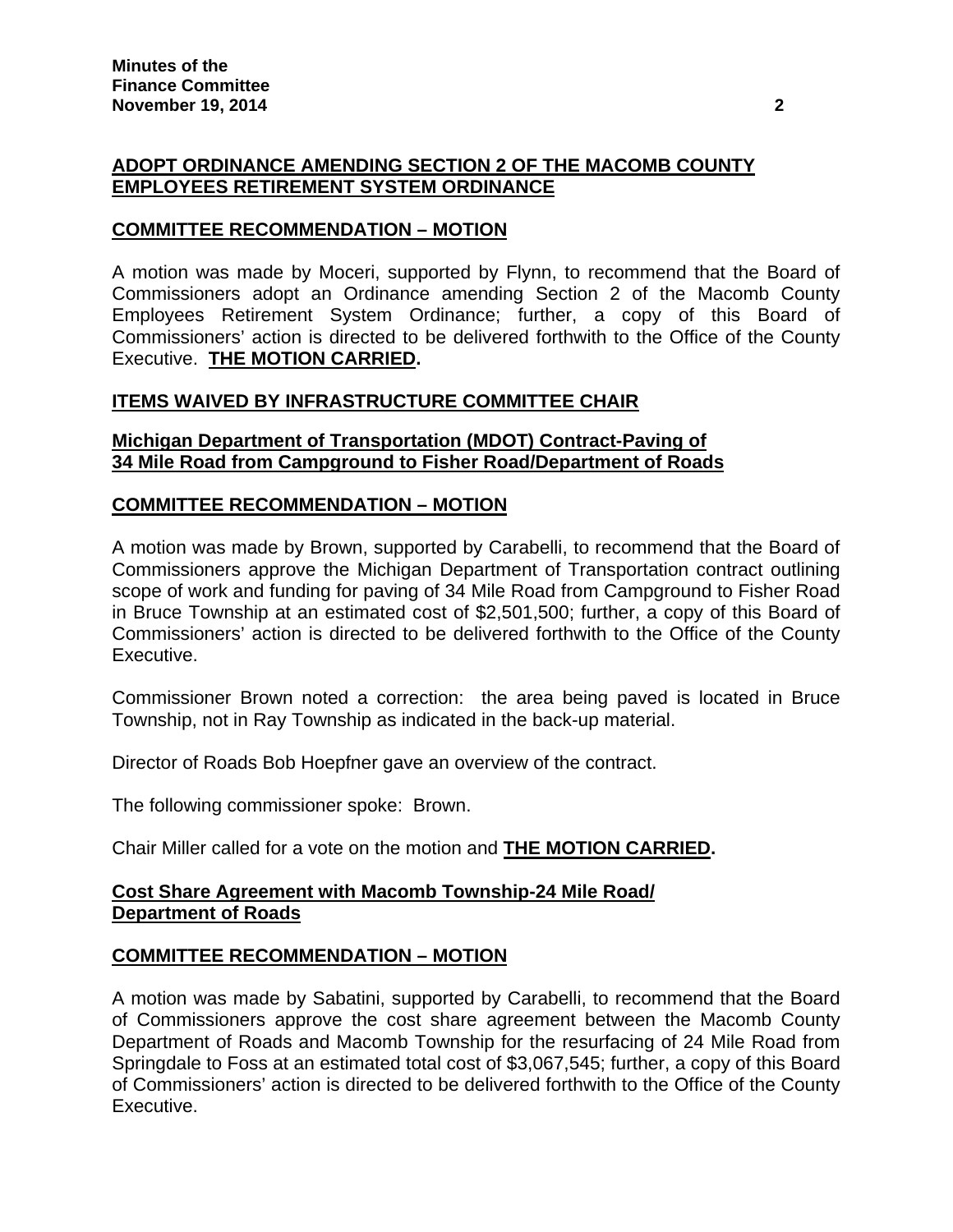Director of Roads Bob Hoepfner gave an overview of the agreement.

The following commissioner spoke: Carabelli.

Chair Miller called for a vote on the motion and **THE MOTION CARRIED.**

## **Clark Construction Company Contract for Construction Management Services for Central Campus Renovations/Facilities and Operations**

## **COMMITTEE RECOMMENDATION – MOTION**

A motion was made by Carabelli, supported by Flynn, to recommend that the Board of Commissioners approve the modified AIA contract (A-133-2009) between the County of Macomb and Clark Construction Company in the amount of \$2,586,443 for construction management services for the Downtown Campus Plan; further, a copy of this Board of Commissioners' action is directed to be delivered forthwith to the Office of the County Executive.

Lynn Arnott-Bryks, Director of the Facilities and Operations Department, gave an overview of the contract.

The following commissioners spoke: Flynn, Klinefelt, Carabelli and Brown.

Chair Miller called for a vote on the motion and **THE MOTION CARRIED WITH KLINEFELT AND VOSBURG VOTING "NO."** 

## **Bernco, Inc. Contract for Interior Demolition-County Building/Facilities and Operations**

## **COMMITTEE RECOMMENDATION – MOTION**

A motion was made by Mijac, supported by Sauger, to recommend that the Board of Commissioners approve a contract between the County of Macomb and the low qualified bidder, Bernco, Inc., in the amount of \$895,000 for the interior demolition – County Building; funds for this project are available in the Capital Budget; further, a copy of this Board of Commissioners' action is directed to be delivered forthwith to the Office of the County Executive.

Lynn Arnott-Bryks gave an overview of the bid process.

The following commissioner spoke: Klinefelt.

Chair Miller called for a vote on the motion and **THE MOTION CARRIED WITH KLINEFELT AND VOSBURG VOTING "NO."**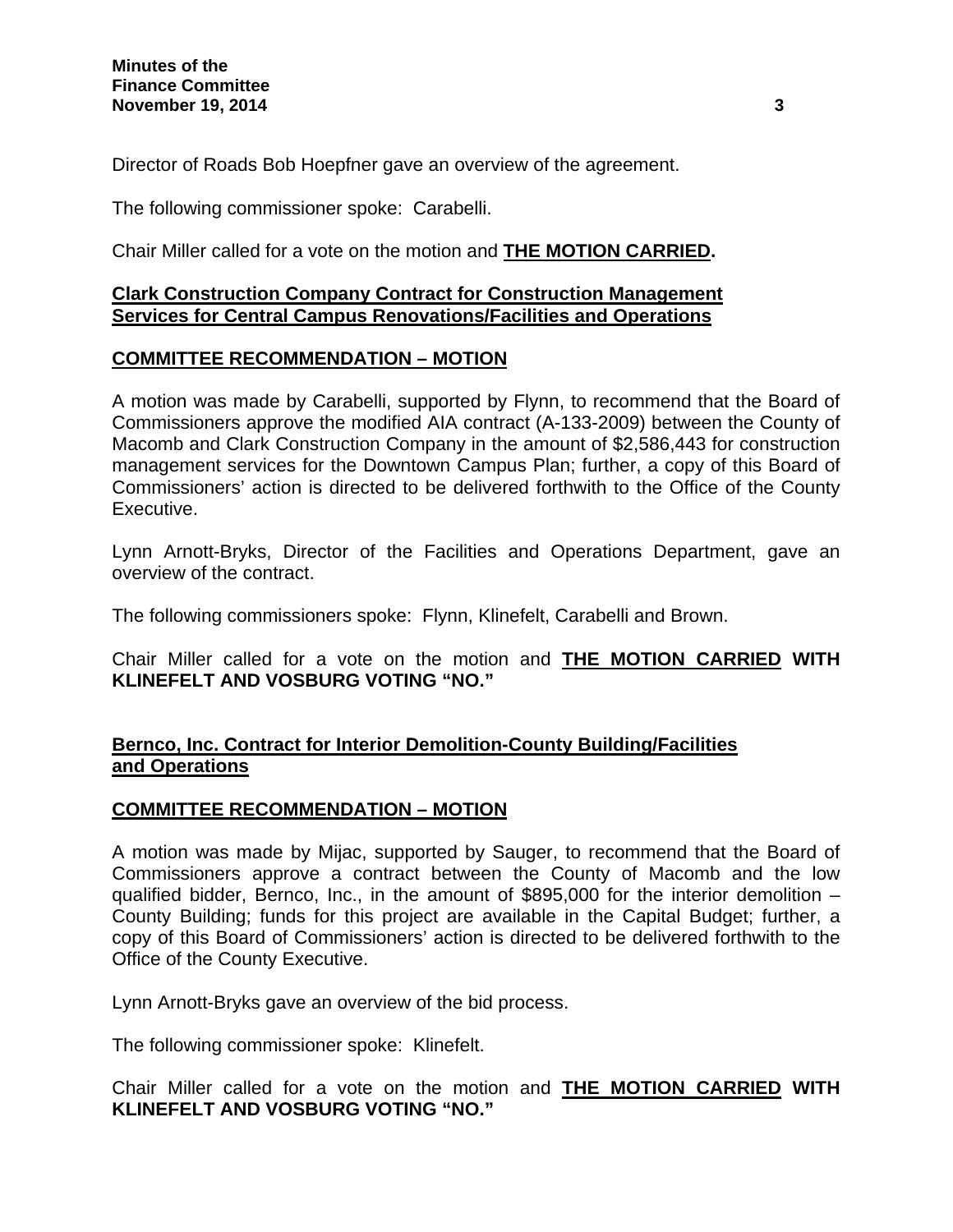## **Global Green Services Group Contract for Hazardous Materials Removal for Interior Demolition-County Building/Facilities and Operations**

## **COMMITTEE RECOMMENDATION – MOTION**

A motion was made by Brown, supported by Carabelli, to recommend that the Board of Commissioners approve contract between the County of Macomb and the low qualified bidder, Global Green Services Group, in the amount of \$334,000, for the hazardous materials removal for the interior demolition – County Building; funds for this project are available in the Capital Budget; further, a copy of this Board of Commissioners' action is directed to be delivered forthwith to the Office of the County Executive.

Lynn Arnott-Bryks gave an overview of the bid process.

The following commissioner spoke: Vosburg, Klinefelt, Carabelli and Mijac.

Chair Miller called for a vote on the motion and **THE MOTION CARRIED WITH KLINEFELT VOTING "NO."** 

**Adopt Resolution Supporting Macomb County's Proposal to Request MDOT's Transportation Economic Development Fund for Executive Drive in Harrison Township (OFFERED BY CARABELLI AND VOSBURG)**

### **COMMITTEE RECOMMENDATION – MOTION**

A motion was made by Carabelli, supported by Vosburg, to recommend that the Board of Commissioners adopt a resolution supporting Macomb County's Proposal to Request MDOT's Transportation Economic Development Fund for Executive Drive in Harrison Township.

The following commissioner spoke: Brown.

Chair Miller noted two amendments that have been recommended by John Crumm, Director of Planning for the Department of Roads: first paragraph, third line, replace the word "fix" with "reconstruct", and second paragraph, second line, insert the word "manufacturing" before the word "job". There were no objections.

Chair Miller requested that his name be added to the resolution; there were no objections.

Chair Miller called for a vote on the motion and **THE MOTION CARRIED.**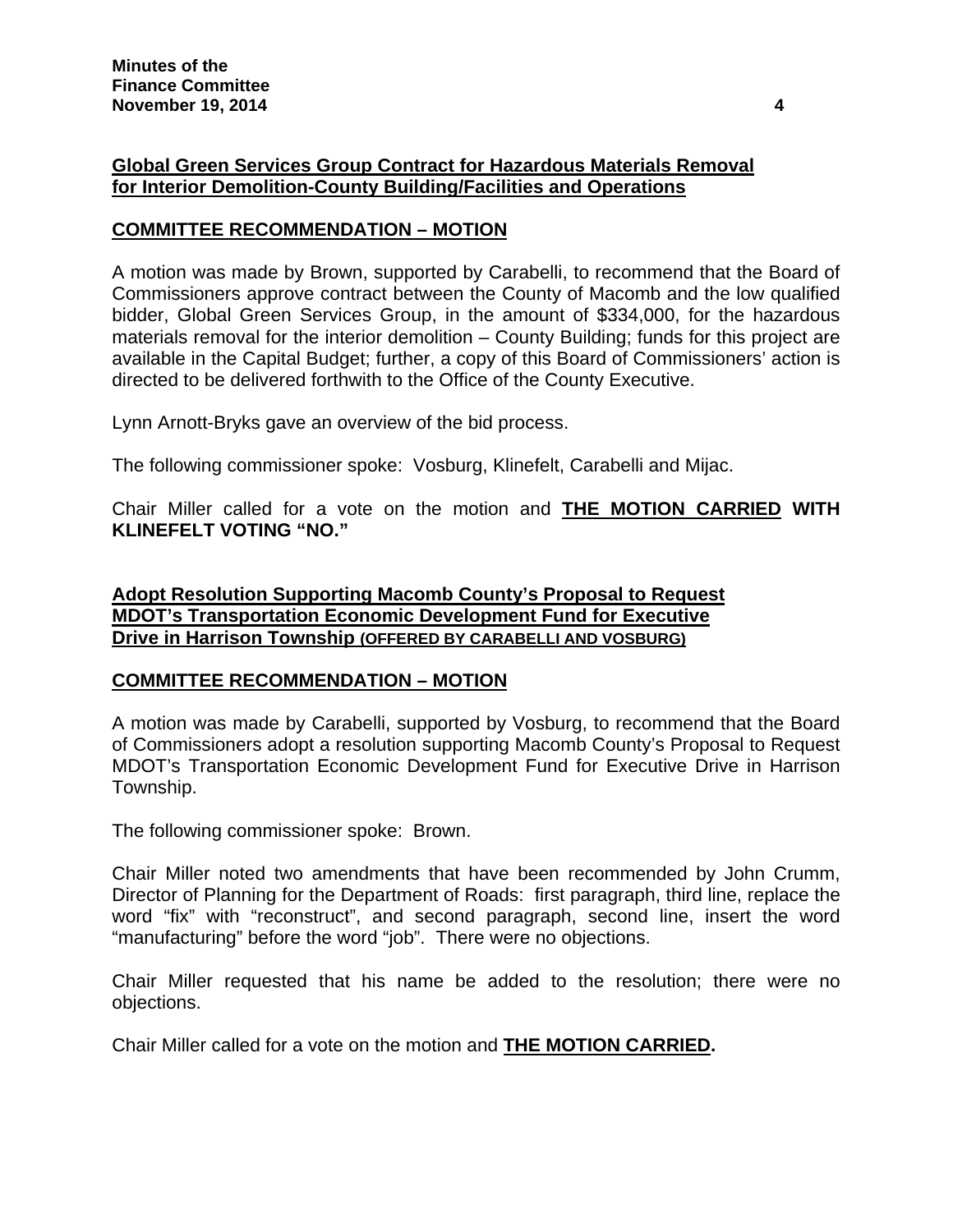## **Adopt Resolution Amending the Complete Streets Policy**

### **COMMITTEE RECOMMENDATION – MOTION**

A motion was made by Flynn, supported by Carabelli, to recommend that the Board of Commissioners adopt a resolution amending the Complete Streets Policy. **THE MOTION CARRIED.** 

## **RATIFICATION OF 2015 WAGE RE-OPENER FOR 16 BARGAINING GROUPS**

### **COMMITTEE RECOMMENDATION – MOTION**

A motion was made by Sauger, supported by Flynn, to recommend that the Board of Commissioners concur in the recommendation of the Macomb County Executive and the Human Resources and Labor Relations Department and approve ratification of a 2015 wage re-opener, as tentatively agreed to and ratified by the membership of the following bargaining groups: Building Trades Association, Macomb County Environmental Health Association, MCPDSA-Correction Officers, Michigan Nurses Association, POAM-Juvenile Justice Center, POLC-Captains/Jail Administrator/Chief of Staff, Teamsters Local #214 (Circuit Court/FOC), Teamsters Local #214 (Court Reporters), TPOAM (Family Court and Juvenile Justice employees), UAW Local 412- Unit 39 (General), UAW Local 412-Unit 46 (Assistant Prosecutors), UAW Local 412-Unit 49 (IT), UAW Local 412-Unit 75 (Supervisors), UAW Local 412-Unit 95 (Corporation Counsel), UAW Local 412-Unit 98 (Head Start professionals) and UAW Local 889; further, a copy of this Board of Commissioners' action is directed to be delivered forthwith to the Office of the County Executive.

Eric Herppich, Human Resources and Labor Relations Director, gave an overview.

Steve Smigiel, Interim Finance Director, commented on the budget adjustments that will be necessary for this action.

The following commissioners spoke: Miller, Boyle, Sabatini, Klinefelt, Brown, Vosburg and Flynn.

### **MOTION**

A motion was made by Sabatini, supported by Klinefelt, to postpone #8 and #9 until the end of the agenda. **The Motion Carried.** 

## **QUARTERLY REVENUE AND EXPENDITURE REPORTS FOR 9-30-14**

### **MOTION**

A motion was made by Sabatini, supported by Vosburg, to receive and file the Quarterly Revenue and Expenditure Reports for September 30, 2014.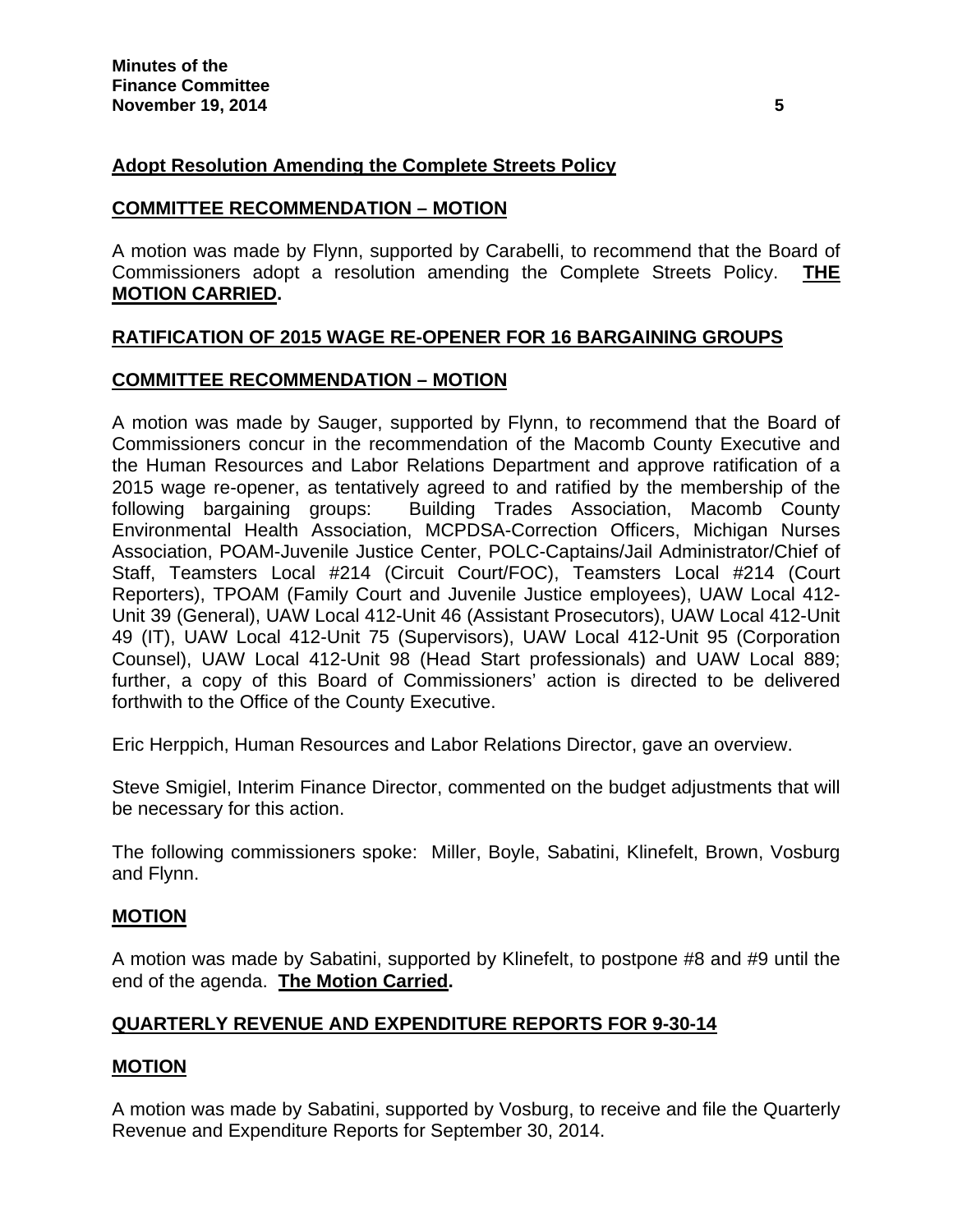Steve Smigiel summarized the reports.

The following commissioners spoke: Vosburg, Brown and Miller.

Chair Miller called for a vote on the motion and **The Motion Carried.**

### **ADOPT RESOLUTION URGING DETROIT INSTITUTE OF ART (DIA) TO IMPLEMENT ACCOUNTABILITY PROCEDURES TO PROVIDE GREATER TRANSPARENCY FOR SENIOR EXECUTIVE COMPENSATION (OFFERED BY COMMISSIONERS MIJAC AND KLINEFELT)**

### **COMMITTEE RECOMMENDATION – MOTION**

A motion was made by Mijac, supported by Klinefelt, to recommend that the Board of Commissioners adopt a resolution urging Detroit Institute of Art (DIA) to implement accountability procedures to provide greater transparency for senior executive compensation.

The following commissioners spoke: Klinefelt, Brown and Vosburg.

### **MOTION**

A motion was made by Vosburg, supported by Brown, to postpone.

Commissioner Klinefelt asked that the resolution be referred to tomorrow's Full Board meeting.

Board Chair Flynn said he will place the resolution on tomorrow's Full Board agenda.

Chair Miller called for a vote on the motion to postpone and **The Motion Carried.**

### **CORRESPONDENCE**

### **U.S. Small Business Administration-Update on SBA Disaster Loans and Relocation of Business Recovery Center in Macomb County**

### **MOTION**

A motion was made by Mijac, supported by Smith, to receive and file the information provided. **The Motion Carried.**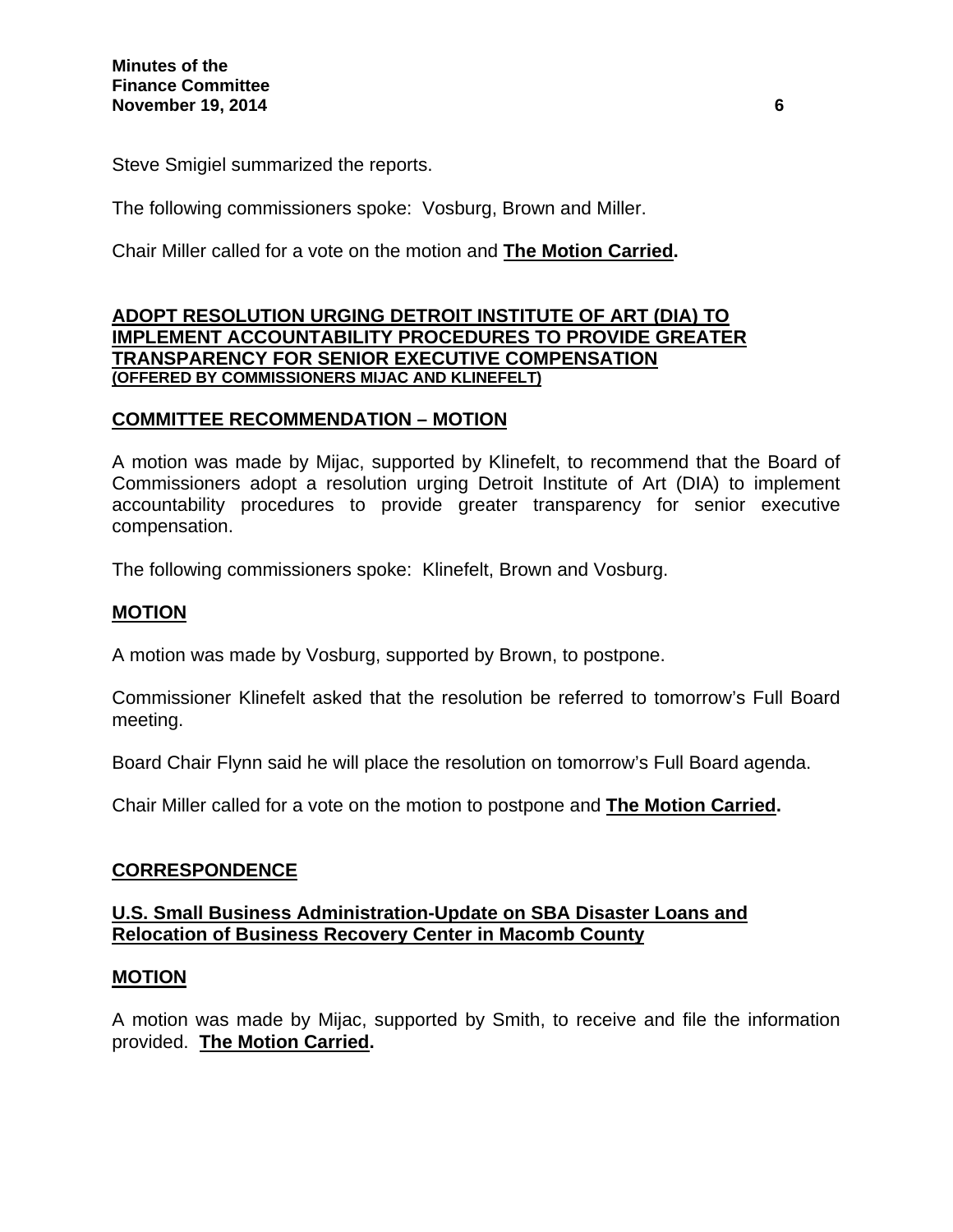## **State of Michigan Department of Treasurery-Inflation Rate Multiplier for Use in the 2015 Assessments**

### **MOTION**

A motion was made by Smith, supported by Sabatini, to receive and file the information provided. **The Motion Carried.** 

Board Chair Flynn requested going into Executive Session at this time to discuss the Human Resources' issues and then addressing agenda items #8 and 9, prior to going into the Executive Session that was scheduled with Corporation Counsel and Independent Counsel.

### **MOTION**

A motion was made by Klinefelt, supported by Brown, to enter into Executive Session for the purpose of discussing labor negotiations. **The Motion Carried.** 

In accordance with the motion, committee entered Executive Session at 9:56 a.m., with it concluding at 10:21 a.m.

### **RATIFICATION OF 2015 WAGE RE-OPENER FOR 16 BARGAINING GROUPS**

### **COMMITTEE RECOMMENDATION – MOTION**

A motion was made by Tocco, supported by Klinefelt, to recommend that the Board of Commissioners concur in the recommendation of the Macomb County Executive and the Human Resources and Labor Relations Department and approve ratification of a 2015 wage re-opener, as tentatively agreed to and ratified by the membership of the following bargaining groups: Building Trades Association, Macomb County Environmental Health Association, MCPDSA-Correction Officers, Michigan Nurses Association, POAM-Juvenile Justice Center, POLC-Captains/Jail Administrator/Chief of Staff, Teamsters Local #214 (Circuit Court/FOC), Teamsters Local #214 (Court Reporters), TPOAM (Family Court and Juvenile Justice employees), UAW Local 412- Unit 39 (General), UAW Local 412-Unit 46 (Assistant Prosecutors), UAW Local 412-Unit 49 (IT), UAW Local 412-Unit 75 (Supervisors), UAW Local 412-Unit 95 (Corporation Counsel), UAW Local 412-Unit 98 (Head Start professionals) and UAW Local 889; further, a copy of this Board of Commissioners' action is directed to be delivered forthwith to the Office of the County Executive.

The following commissioner spoke: Vosburg.

Chair Miller called for a vote on the motion and **THE MOTION CARRIED WITH BROWN, SABATINI AND VOSBURG VOTING "NO."**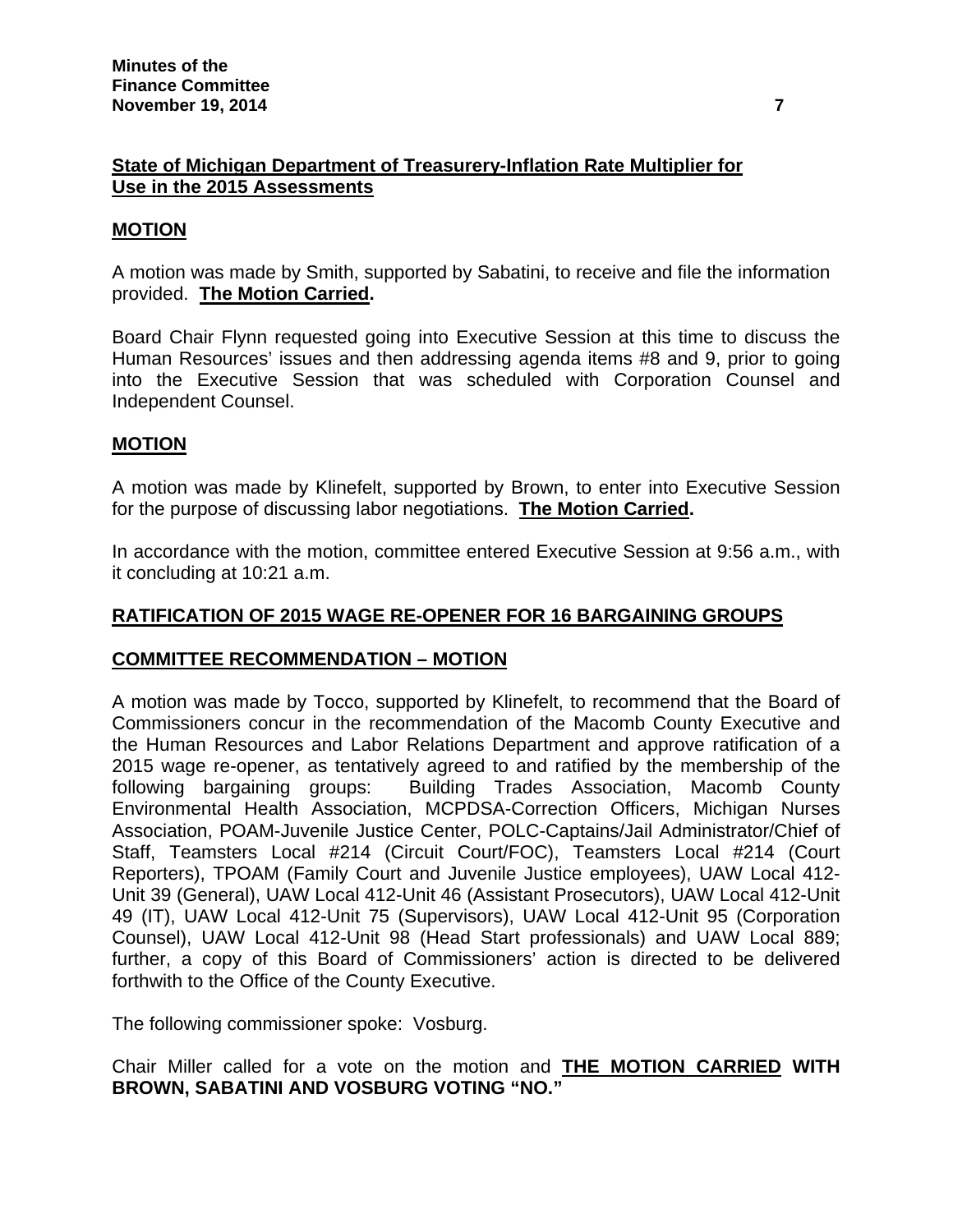# **BUDGET AMENDMENTS TO 2014-2015 BUDGETS FOR PAYMENT OF DECEMBER, 2014 PROPOSED LUMP SUM DISTRIBTIONS FOR UNION AND NON-UNION EMPLOYEES**

## **COMMITTEE RECOMMENDATION – MOTION**

A motion was made by Tocco, supported by Boyle, to recommend that the Board of Commissioners authorize the County Executive to make necessary budget amendments to the 2014 and 2015 budgets to allow for the payment of the December 2014 proposed lump sum distributions for union and non-union employees as outlined in a November 18, 2014 memo from the interim Finance Director; further, this budget action addresses budgetary issues only. It does not constitute the Commission's approval of any County contract. If a contract requires Commission approval under the County's Contracting Policy or the County's Procurement Ordinance, such approval must be sought separately; further, a copy of this Board of Commissioners' action is directed to be delivered forthwith to the Office of the County Executive.

Chair Miller requested a friendly amendment: include "in the amount not to exceed \$1,899,717. That was accepted by maker and supporter

## Chair Miller called for a vote on the motion and **THE MOTION CARRIED WITH BROWN, SABATINI AND VOSBURG VOTING "NO."**

The motion now reads as follows:

## **COMMITTEE RECOMMENDATION – MOTION**

A motion was made by Tocco, supported by Boyle, to recommend that the Board of Commissioners authorize the County Executive to make necessary budget amendments to the 2014 and 2015 budgets, in the amount not to exceed \$1,899,717, to allow for the payment of the December 2014 proposed lump sum distributions for union and non-union employees as outlined in a November 18, 2014 memo from the interim Finance Director; further, this budget action addresses budgetary issues only. It does not constitute the Commission's approval of any County contract. If a contract requires Commission approval under the County's Contracting Policy or the County's Procurement Ordinance, such approval must be sought separately; further, a copy of this Board of Commissioners' action is directed to be delivered forthwith to the Office of the County Executive. **THE MOTION CARRIED WITH BROWN, SABATINI AND VOSBURG VOTING "NO."** 

## **EXECUTIVE SESSION TO DISCUSS ATTORNEY/CLIENT PRIVILEGED CORRESPONDENCE FROM CORPORATION COUNSEL DATED NOVEMBER 7, 2014 AND INDEPENDENT COUNSEL DATED NOVEMBER 18, 2014**

Commissioner Tocco requested adding discussion of a November  $17<sup>th</sup>$  correspondence from Independent Counsel.